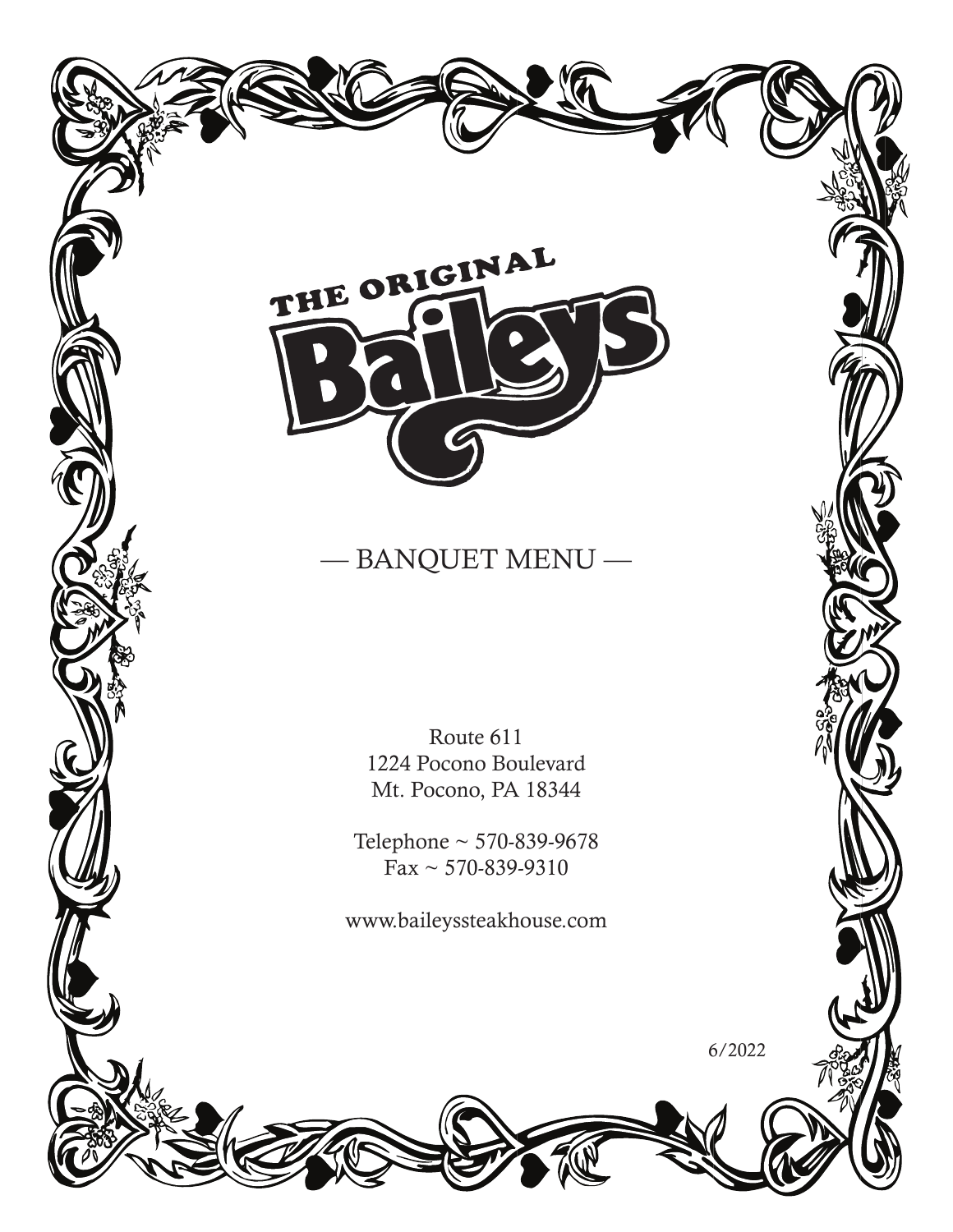

*The staff and management would be pleased to arrange your special occasion luncheon, dinner or cocktail party.*

*We are offering a fine selection of menu options and have, for your pleasure, private dining rooms for your use. The followingmenus have been prepared to help you with your arrangements and can be tailored to suit your preference. If you have a specific menu item that you want included in our menu options, please request; and we will quote you a price tailored to your very own menu selection.*

*We request your preliminary selections ten days in advance and the guaranteed count is required forty-eight hours prior to your affair. You will be required to pay the forty-eight hour confirmed count upon completion of the affair. We also require a deposit per person when booking your affair. This deposit is \$3.00 per person for lunch and \$5.00 per person for dinner.*

*We assure you that the staff and management will do our utmostto ensure a most memorable occasion.*

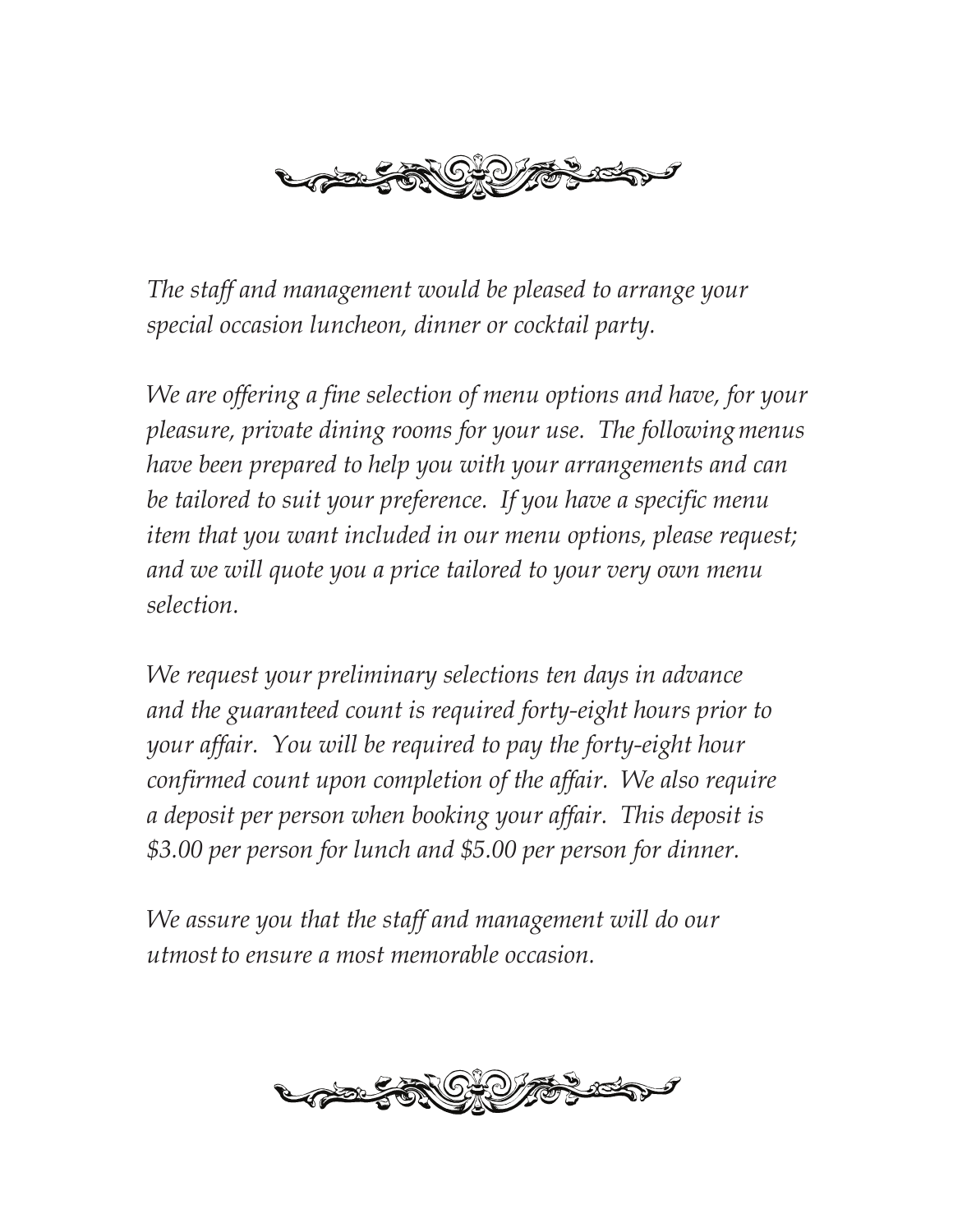— Banquet Luncheon —

*Please select three (3) entrée selections.*

### *Entrées*

Grilled Chicken *Warm, sliced and grilled chicken breast or grilled shrimp atop a crisp garden salad with balsamic vinaigrette or choice of dressing/Garlic bread or Home-Baked Rolls.*

> Grilled or Fried Shrimp Platter (6) *Sweet or French Fries.*

Plain 'n Juicy Half Pound Burger *On a toasted kaiser roll - with or without cheese Sweet or French Fries.*

The Cove Club *Turkey, Bacon, Lettuce & Tomato - Sweet or French Fries.*

Grilled Chicken Breast Sandwich *Lightly marinated, grilled and served with lettuce, tomato and Bermuda onion on a toasted kaiser roll Sweet or French Fries.*

#### *Beverages*

*Please see our selections and prices on page B-5.*

## *Desserts*

*Please see our selection and prices on page B-5.*

#### PRICE PER PERSON ~ \$11.99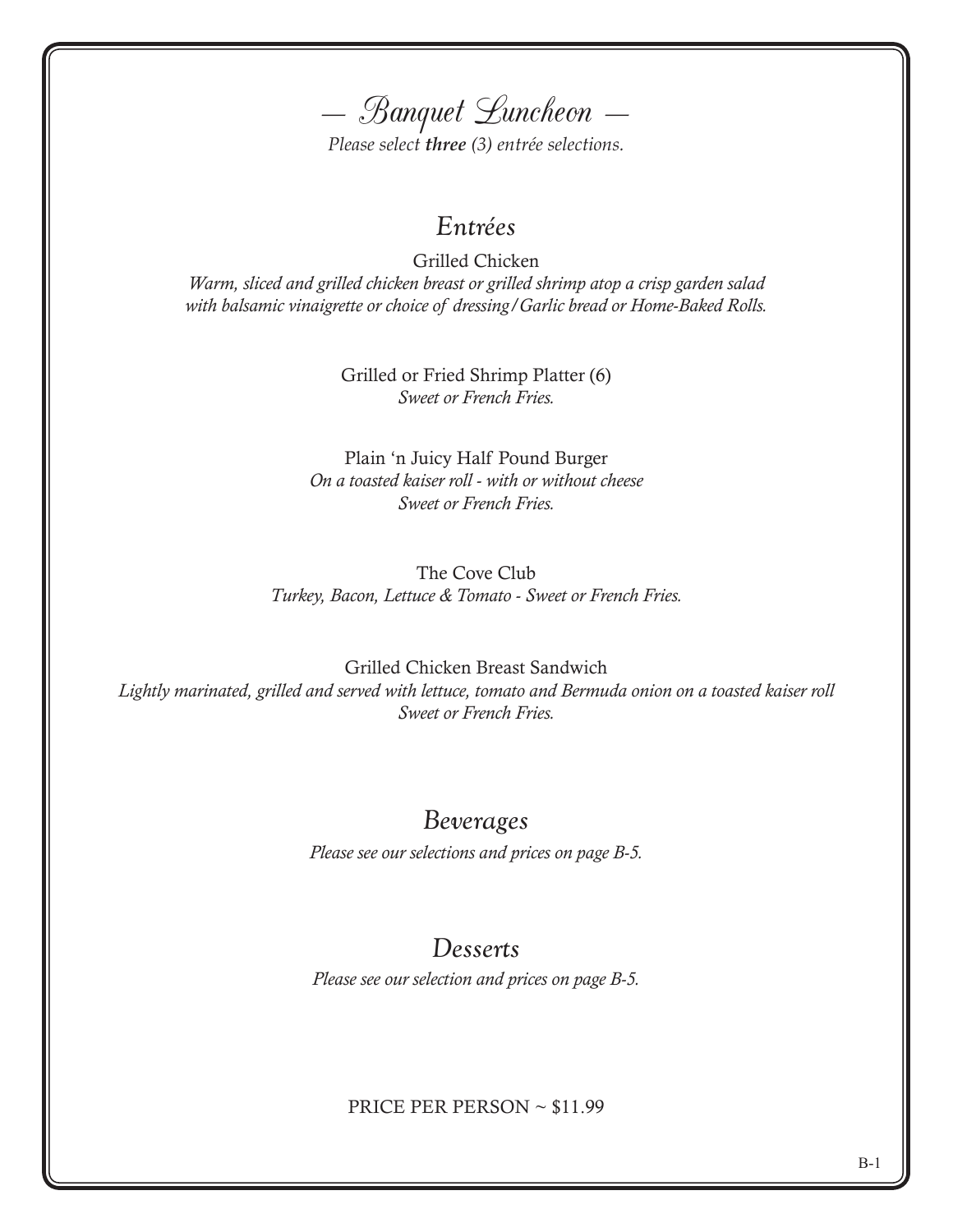— Banquet Luncheon —

*Please select three (3) entrée selections.*

#### *Appetizer*

Cup of Soup Du Jour *We always have two great homemade soups to choose from. OR House Salad (Choice of Dressing) or Caesar Salad.*

#### *Entrées*

Crab Cake (one piece) *Maryland Crabcake, Served with Cocktail or Tartar Sauce*

Mountain Salad *Strawberries, Candied Pecans, Walnuts and Mandarin Oranges. Served Over Field Greens and Topped with a Warm Grilled Teriyaki Glazed Chicken Breast*

> Catch of the Day *Blackened, broiled or grilled*

Chicken Parmesan *Lightly breaded in a fresh tomato sauce and topped with whole milk mozzarella and parmesan cheese ~ served golden brown*

> 6oz. Sirloin *Topped with Mushrooms and Onions*

*All above entrées are served with homebaked rolls and have a choice of one of the following sides: rice pilaf, skin on french fries, steamed broccoli, homemade coleslaw, homemade potato salad, homemade chips, sweet potato fries, chef 's special vegetable, linguini with marinara sauce, mashed potatoes (loaded +.99), baked potato (loaded +.99)*

#### *Beverages*

*Please see our selections and prices on page B-5.*

#### *Desserts*

*Please see our selection and prices on page B-5.*

PRICE PER PERSON ~ \$19.99 *6% state sales tax added to all food.*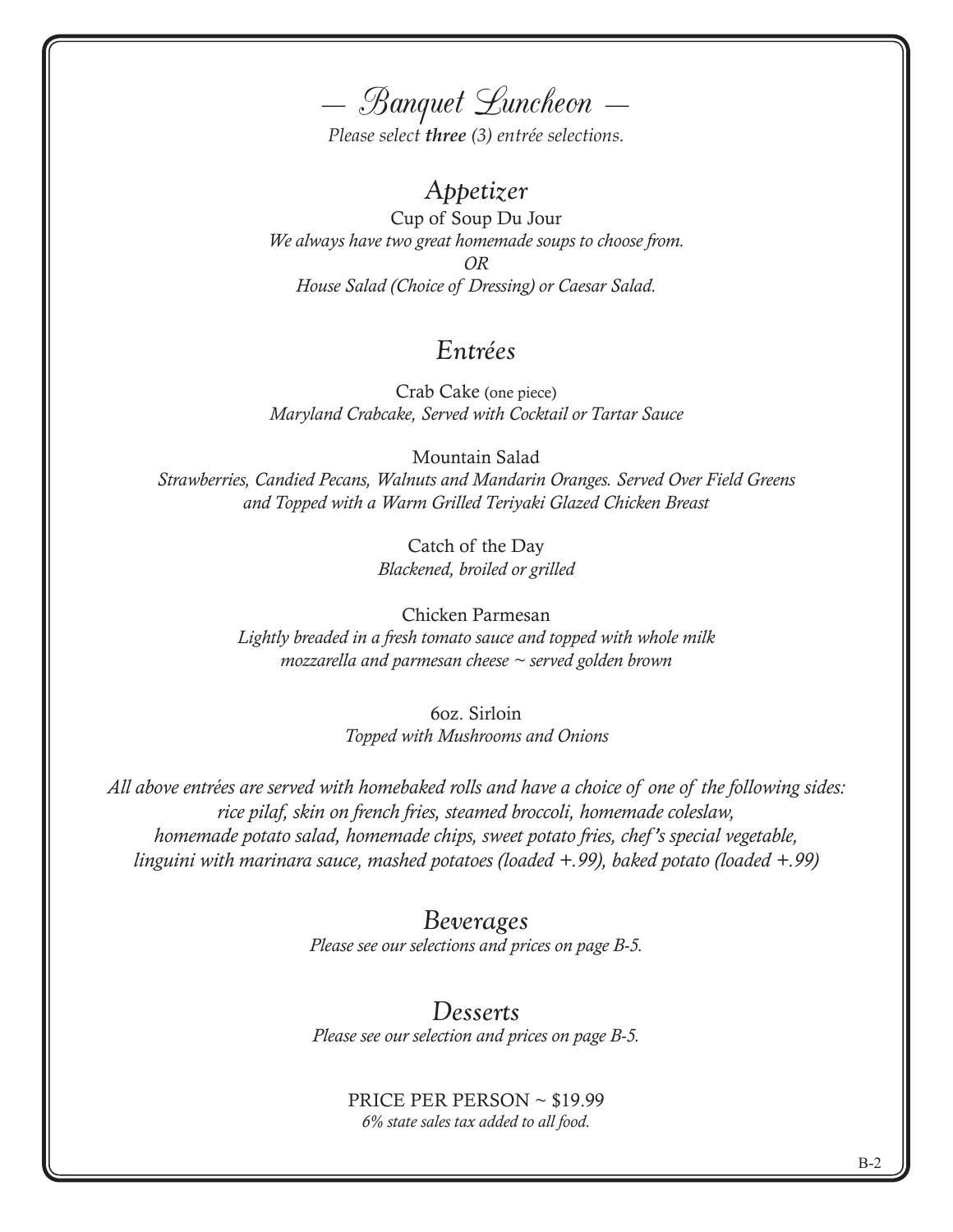— Banquet Dinner —

*Please select three (3) entrée selections.*

#### *Appetizer*

Cup of Soup Du Jour *We always have two great homemade soups to choose from.*

Shrimp Cocktail (4)

Deep-Fried Breaded Provolone Sticks *with marinara dipping sauce.*

*Salads*

House Salad *(choice of dressing) or Caesar Salad*

#### *Entrées*

Chicken & Rib Platter (Half Rack)

Seafood Alfredo *Shrimp and Scallops in a Roasted Garlic and Parmesan Cream Sauce, Served Over Linguini*

> 8 oz. Sirloin *Topped with sautéed mushrooms and onions.*

> > Fresh Catch of the Day *Blackened, broiled or grilled.*

Crab Cake (two peices) *Maryland crab cakes served with cocktail or tartar sauce.*

*~ Above entrées include House salad (choice of dressing) or Caesar salad & rolls. ~ All entrées have a choice of rice pilaf, skin on french fries, steamed broccoli, homemade coleslaw, homemade potato salad, homemade chips, sweet potato fries, chef 's special vegetable, linguini with marinara sauce, mashed potatoes (loaded +.99), baked potato (loaded +.99)*

> *Beverages Please see our selections and prices on page B-5.*

#### *Desserts*

*Please see our selection and prices on page B-5.*

PRICE PER PERSON ~ \$29.99 *6% state sales tax added to all food.*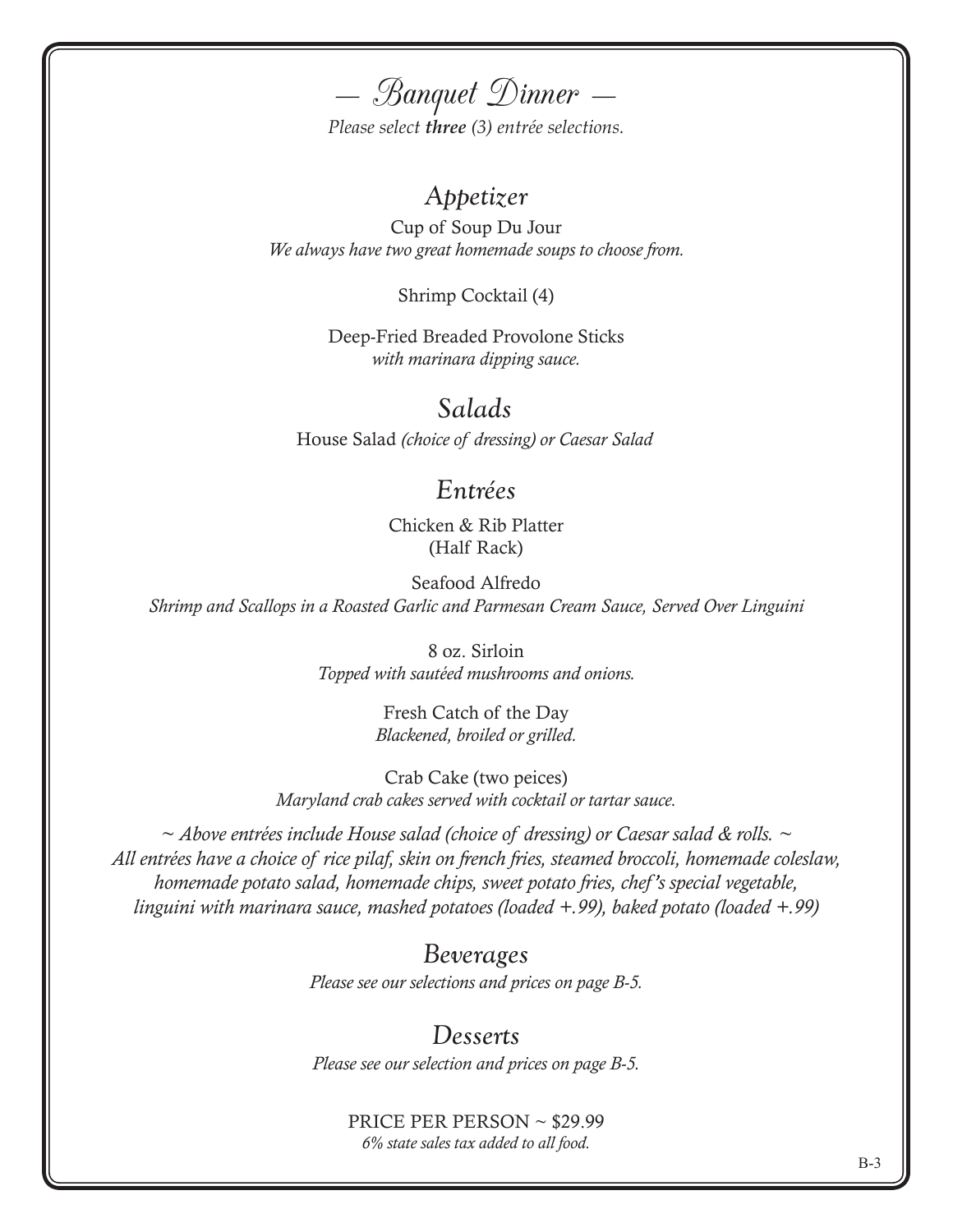*Please select two (2) appetizers and three (3) entrée selections.*

*Appetizers* Wings (8) • Pot Stickers • Coconut Shrimp Shrimp Cocktail (4) • Spring Rolls French Onion Gratiné

#### *Salads*

House Salad *(choice of dressing) or Caesar Salad*

### *Entrées*

Prime Center Cut Filet Mignon ~ *6 oz. center cut.*

Twin 4 oz. Maine Lobster Tails ~ *with drawn butter.*

Prime Rib of Beef, Au Jus (14 oz.) ~ *King Cut ~ seasoned and slow roasted.*

Chicken & Ribs Platter (Half Rack and Chicken Breast)

Broiled Seafood Platter *Tilapia, shrimp, mussels, scallops and a 4 oz. lobster tail with lemon butter sauce.*

Surf & Turf

*Prime Rib of Beef (8 oz.) ~ seasoned & slow roasted ~ 4 oz. Maine Lobster Tail (1) with drawn butter.*  $-$  or  $-$ *6 oz. Top Sirloin Center Cut ~ 4 oz. Maine Lobster Tail (1) with drawn butter.*

*~ Above entrées include House salad (choice of dressing) or Caesar salad & rolls. ~ All entrées have a choice of rice pilaf, skin on french fries, steamed broccoli, homemade coleslaw homemade potato salad, homemade chips, sweet potato fries, chef 's special vegetable, linguini with marinara sauce, mashed potatoes (loaded +.99), baked potato (loaded +.99)*

> *Beverages Please see our selections and prices on page B-5.*

> *Desserts Please see our selection and prices on page B-5.*

> > PRICE PER PERSON ~ \$39.99 *6% state sales tax added to all food.*